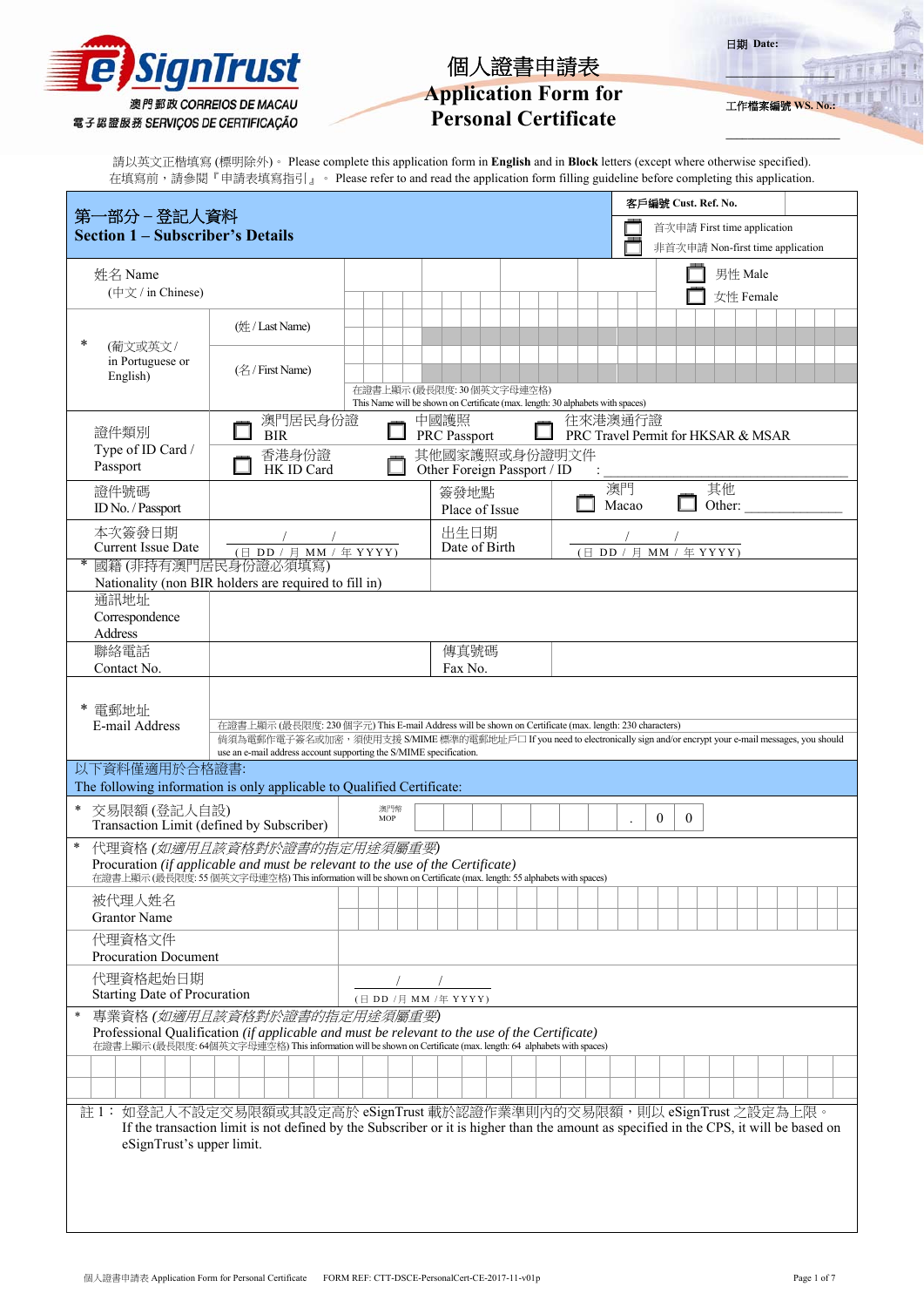| <b>E</b> SignTrust              |  |                        |  |
|---------------------------------|--|------------------------|--|
| 電子認證服務 SERVIÇOS DE CERTIFICAÇÃO |  | 澳門郵政 CORREIOS DE MACAU |  |

| <b>Application Form for</b> |
|-----------------------------|
| <b>Personal Certificate</b> |

工作檔案編號 **WS. No.:**

官官官

**\_\_\_\_\_\_\_\_\_\_\_\_\_\_\_\_\_\_\_\_\_**

| 第二部分-請在所需申請的電子證書類別的方格內加上"x"<br>Section $2$ – Please put a "x" in the boxes below corresponding to the type of e-cert you apply for                                                                                                                                                |  |  |  |  |  |
|-----------------------------------------------------------------------------------------------------------------------------------------------------------------------------------------------------------------------------------------------------------------------------------|--|--|--|--|--|
| 合格電子簽名套裝(包括合格證書、加密證書、安全電子簽名產生設備智能卡及智能卡閱讀器)<br>Qualified Electronic Signature Pack (including Qualified Certificate, Encipherment Certificate, SSCD Smart Card & Card Reader)<br>合格證書(必須載於安全電子簽名產生設備 SSCD 智能卡)<br>Qualified Certificate (required to be stored in SSCD Smart Card) |  |  |  |  |  |
| 高級電子簽名套裝 (包括標準證書及加密證書)<br>Advanced Electronic Signature Pack (including Normalised Certificate & Encipherment Certificate)                                                                                                                                                        |  |  |  |  |  |
| 標準證書<br>Normalised Certificate<br>請選擇儲存標準證書及私匙的載體:<br>Please select the media to store the Normalised Certificates and Key Pairs:<br>安全電子簽名產生設備(SSCD智能卡)<br>其他載體<br><b>SSCD</b> Smart Card                                                                                        |  |  |  |  |  |
| 加密證書(只作加密用途)<br>Encipherment Certificate (for encryption only)<br>請選擇儲存證書及私匙的載體:<br>Please select the media to store the Certificates and Key Pairs:<br>安全電子簽名產生設備(SSCD智能卡)<br>其他載體<br><b>SSCD Smart Card</b><br>Other Device:                                                    |  |  |  |  |  |
| 智能卡閱讀器數目<br>No. of Smart Card Readers:                                                                                                                                                                                                                                            |  |  |  |  |  |
| 第三部份-付款方式<br><b>Section 3 - Payment Method</b>                                                                                                                                                                                                                                    |  |  |  |  |  |
| 登記人可選擇以下方式繳費:<br>Subscriber may make payment by the following methods:                                                                                                                                                                                                            |  |  |  |  |  |
| 信用卡<br>現金<br>Credit Card<br>Cash                                                                                                                                                                                                                                                  |  |  |  |  |  |
| 備註<br>Remarks:                                                                                                                                                                                                                                                                    |  |  |  |  |  |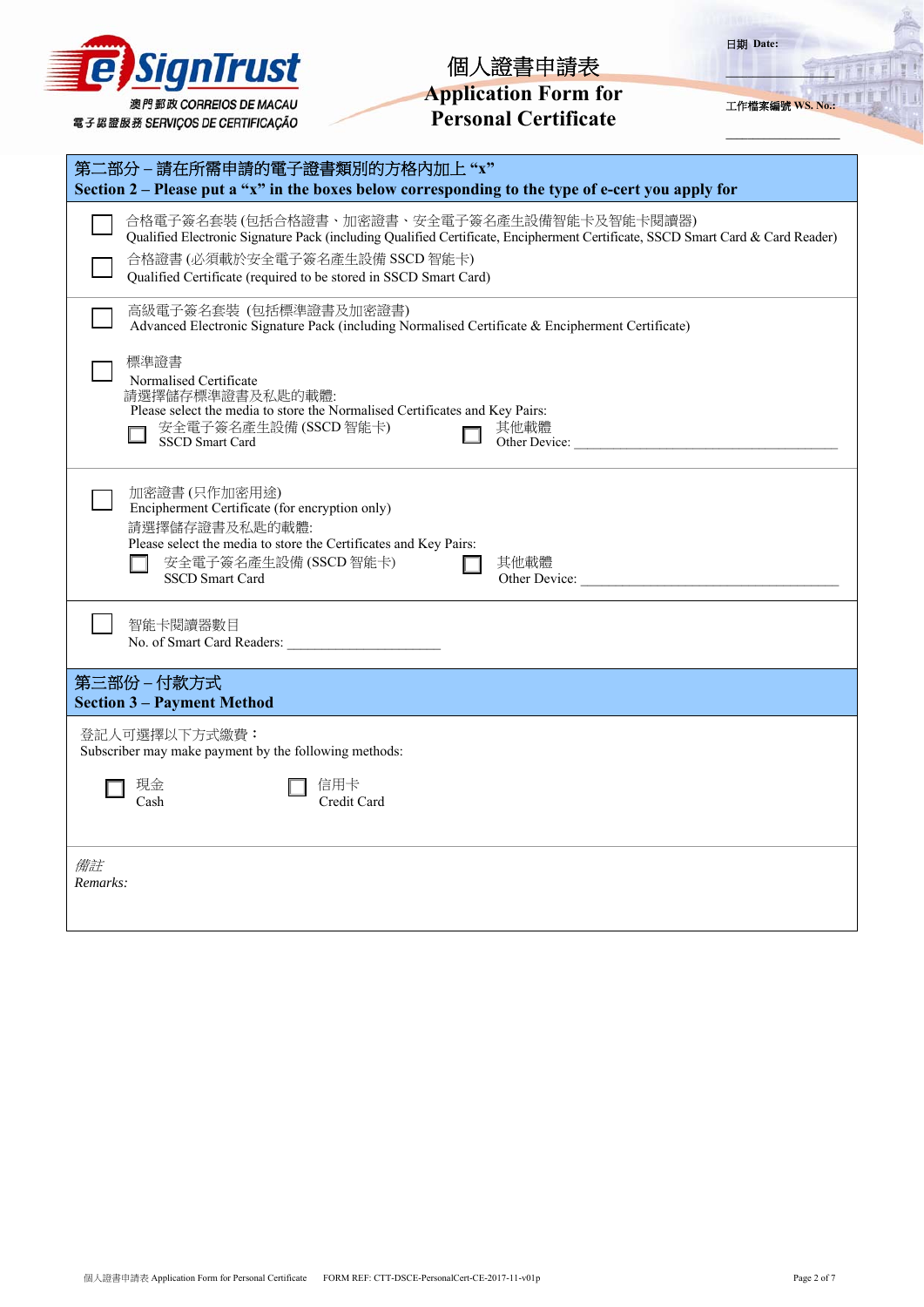

# **Application Form for Personal Certificate**

日期 **Date:** 

工作檔案編號 **WS. No.:**

**\_\_\_\_\_\_\_\_\_\_\_\_\_\_\_\_\_\_\_\_** 

**\_\_\_\_\_\_\_\_\_\_\_\_\_\_\_\_\_\_\_\_\_**

|                                                                                                                                                                                                                                                                                                                                                                                                                                                                                                                                     | 第四部分 - 登記人協定及聲明                                                                                                                                                                                                                                                                                                |                                                                                                                              |  |  |  |  |
|-------------------------------------------------------------------------------------------------------------------------------------------------------------------------------------------------------------------------------------------------------------------------------------------------------------------------------------------------------------------------------------------------------------------------------------------------------------------------------------------------------------------------------------|----------------------------------------------------------------------------------------------------------------------------------------------------------------------------------------------------------------------------------------------------------------------------------------------------------------|------------------------------------------------------------------------------------------------------------------------------|--|--|--|--|
| Section 4 – Agreement and Declaration by Subscriber                                                                                                                                                                                                                                                                                                                                                                                                                                                                                 |                                                                                                                                                                                                                                                                                                                |                                                                                                                              |  |  |  |  |
| 1)                                                                                                                                                                                                                                                                                                                                                                                                                                                                                                                                  | 本人在此以上述身份證明文件上之姓名向澳門郵電電子認證服務申請簽發電子證書。<br>I, above specified, hereby apply for the indicated Certificate to be issued by Macao Post and Telecommunications Bureau<br>eSignTrust Certification Services ("eSignTrust") in my name, as shown on my identification document as stated in this<br>application form. |                                                                                                                              |  |  |  |  |
| 2)                                                                                                                                                                                                                                                                                                                                                                                                                                                                                                                                  | 本人確認此申請表格上之所有個人資料真實及正確。<br>I confirm that all my personal particulars stated in this application form are true and correct in all respects.                                                                                                                                                                    |                                                                                                                              |  |  |  |  |
| 本人已索取得登記人協議及細則與電子證書之認證作業準則。本人已閱讀並明白登記人條款及細則與認證作業準則,<br>3)<br>鑑於澳門郵電電子認證服務處理本人之申請,本人同意接受及遵守登記人協議與認證作業準則。<br>I have obtained, read and understood the Subscriber Agreement and the Certification Practice Statement ("CPS") in respect of<br>the Certificate. In consideration of the processing of my application by Macao Post and Telecommunications Bureau<br>eSignTrust Certification Services ("eSignTrust"), I agree to observe and be bound by the terms and conditions stated in the<br>Subscriber Agreement and in the CPS. |                                                                                                                                                                                                                                                                                                                |                                                                                                                              |  |  |  |  |
| 4)                                                                                                                                                                                                                                                                                                                                                                                                                                                                                                                                  | 的電子證書。                                                                                                                                                                                                                                                                                                         | 本人知悉證書一經發出後,其內容在證書有效期內不能更改;否則,任何改動須撤銷原有的電子證書,再重新申請新                                                                          |  |  |  |  |
|                                                                                                                                                                                                                                                                                                                                                                                                                                                                                                                                     | otherwise, any changes require revocation and re-application of Certificate.                                                                                                                                                                                                                                   | I acknowledge that, once the Certificate is issued, none of its contents can be changed throughout the validity of the same; |  |  |  |  |
|                                                                                                                                                                                                                                                                                                                                                                                                                                                                                                                                     | 登記人簽名<br>Signature of Subscriber                                                                                                                                                                                                                                                                               | 日期 Date                                                                                                                      |  |  |  |  |
|                                                                                                                                                                                                                                                                                                                                                                                                                                                                                                                                     |                                                                                                                                                                                                                                                                                                                |                                                                                                                              |  |  |  |  |
|                                                                                                                                                                                                                                                                                                                                                                                                                                                                                                                                     |                                                                                                                                                                                                                                                                                                                | (日 DD / 月 MM / 年 YYYY)                                                                                                       |  |  |  |  |
|                                                                                                                                                                                                                                                                                                                                                                                                                                                                                                                                     | 連同這份申請表格,請遞交以下相關文件:                                                                                                                                                                                                                                                                                            |                                                                                                                              |  |  |  |  |
|                                                                                                                                                                                                                                                                                                                                                                                                                                                                                                                                     | Together with the submission of this application, please attach the following documents:                                                                                                                                                                                                                       |                                                                                                                              |  |  |  |  |
|                                                                                                                                                                                                                                                                                                                                                                                                                                                                                                                                     | 個人電子證書<br><b>Personal Certificate</b>                                                                                                                                                                                                                                                                          | 已遞交<br><b>Submitted</b>                                                                                                      |  |  |  |  |
|                                                                                                                                                                                                                                                                                                                                                                                                                                                                                                                                     | 登記人之澳門居民身份證或有效護照/身份證明文件副本(須出示正本)<br>$\bullet$<br>Photocopy of Subscriber's Macao BIR or valid passport / ID document (you are required to show the<br>original document)                                                                                                                                       |                                                                                                                              |  |  |  |  |
|                                                                                                                                                                                                                                                                                                                                                                                                                                                                                                                                     | 如適用/ If applicable:<br>登記人有關代理資格之證明文件正本或鑑證本<br>Original of Procuration related to Subscriber, or notarised copy, when required                                                                                                                                                                                 |                                                                                                                              |  |  |  |  |
|                                                                                                                                                                                                                                                                                                                                                                                                                                                                                                                                     | 專業資格證明文件正本或鑑證本<br>Original of Professional Qualification Certificate, or notarised copy, when required                                                                                                                                                                                                         |                                                                                                                              |  |  |  |  |
| 注意:<br>您提供的資料將會受澳門郵電電子認證服務及其商業伙伴,包括其他認證實體及其註冊署機密地保存。澳門郵電電子認證服務希望可以聯絡您<br>以作資料核實。<br><b>Attention:</b><br>The information you provide will be held confidential by eSignTrust and its business partners, including other Certification Service Providers and their<br>Registration Authorities. eSignTrust may wish to contact you for further verification.                                                                                                                                                                         |                                                                                                                                                                                                                                                                                                                |                                                                                                                              |  |  |  |  |
| 請注意所提供的某些資料,如您的名字、電郵地址、代理權、專業資格等將會顯示於您的證書上並發佈於澳門郵電電子認證服務的資料庫<br>中,資料庫的資料將會被公眾取得及於澳門以外使用。在您簽署此表格時,將被視作同意以上所述。<br>Please note that some of the information provided, such as your name, e-mail address, procuration information, and professional qualification, will be<br>included in your Certificate and published in the Macao Post and Telecommunications Bureau eSignTrust Repository, which may be accessed by the<br>general public and used outside Macao. By signing this form, you are deemed to consent to this.         |                                                                                                                                                                                                                                                                                                                |                                                                                                                              |  |  |  |  |
| 備註<br>Remarks:                                                                                                                                                                                                                                                                                                                                                                                                                                                                                                                      |                                                                                                                                                                                                                                                                                                                |                                                                                                                              |  |  |  |  |
|                                                                                                                                                                                                                                                                                                                                                                                                                                                                                                                                     |                                                                                                                                                                                                                                                                                                                |                                                                                                                              |  |  |  |  |
|                                                                                                                                                                                                                                                                                                                                                                                                                                                                                                                                     |                                                                                                                                                                                                                                                                                                                |                                                                                                                              |  |  |  |  |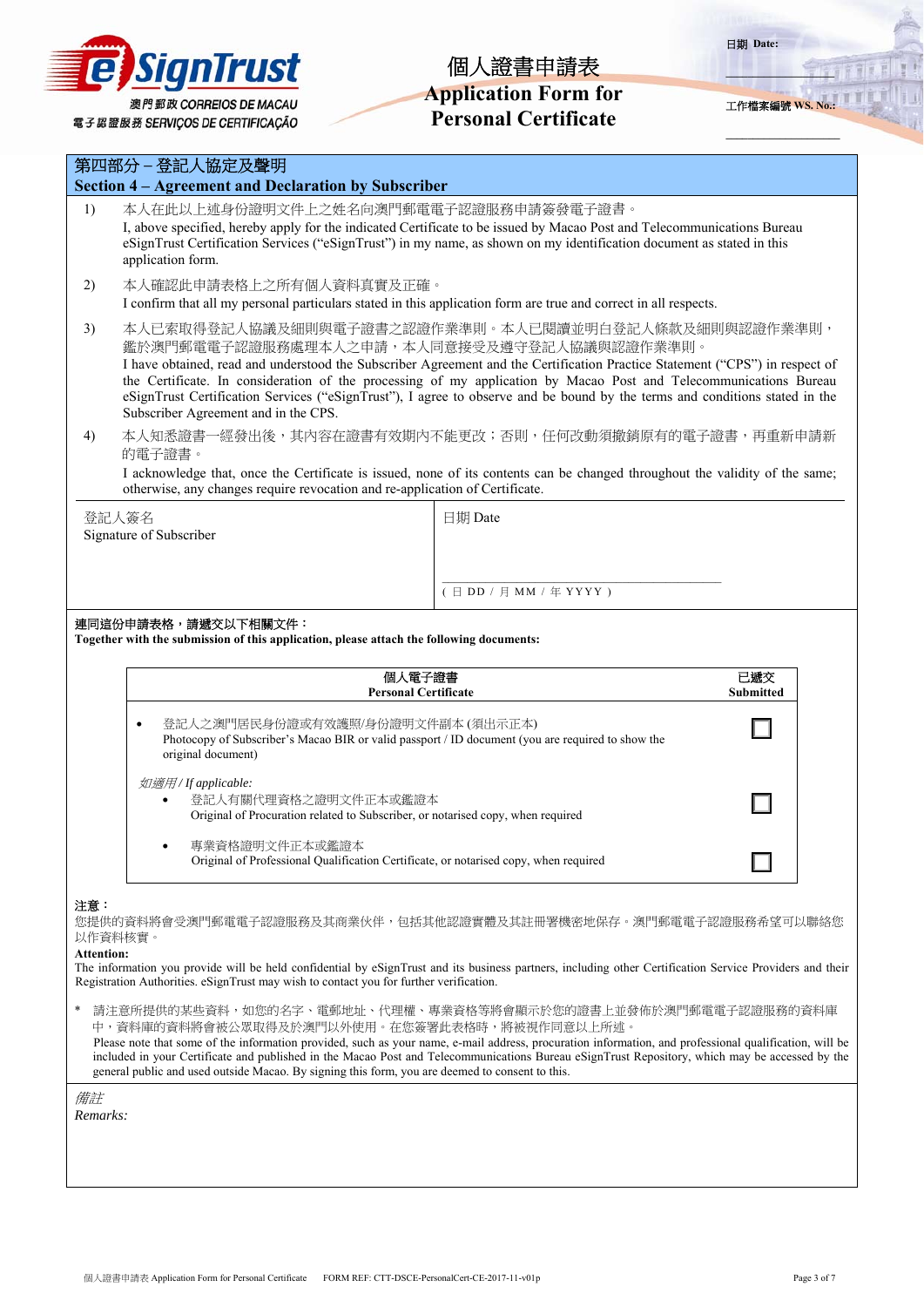

**Application Form for Personal Certificate** 

日期 **Date:** 

工作檔案編號 **WS. No.:**

**\_\_\_\_\_\_\_\_\_\_\_\_\_\_\_\_\_\_\_\_** 

**\_\_\_\_\_\_\_\_\_\_\_\_\_\_\_\_\_\_\_\_\_**

| 澳門郵電電子認證服務專用<br><b>For eSignTrust Certification Services Use Only</b> |                                              |  |  |  |  |  |
|-----------------------------------------------------------------------|----------------------------------------------|--|--|--|--|--|
| 收據編號 (如適用)<br>Payment Receipt Ref. (if applicable)                    |                                              |  |  |  |  |  |
| 負責人簽署 Authorised Signature                                            |                                              |  |  |  |  |  |
| 查核<br>Checked by                                                      | 審批<br>Approved by                            |  |  |  |  |  |
| 日期 Date                                                               | 日期 Date                                      |  |  |  |  |  |
| $(\exists DD / \exists MM / \# YYYY)$                                 | $(\exists DD / \exists MM / \text{# } YYYY)$ |  |  |  |  |  |
| 時戳 Time Stamp                                                         | 備註 Remarks                                   |  |  |  |  |  |
|                                                                       |                                              |  |  |  |  |  |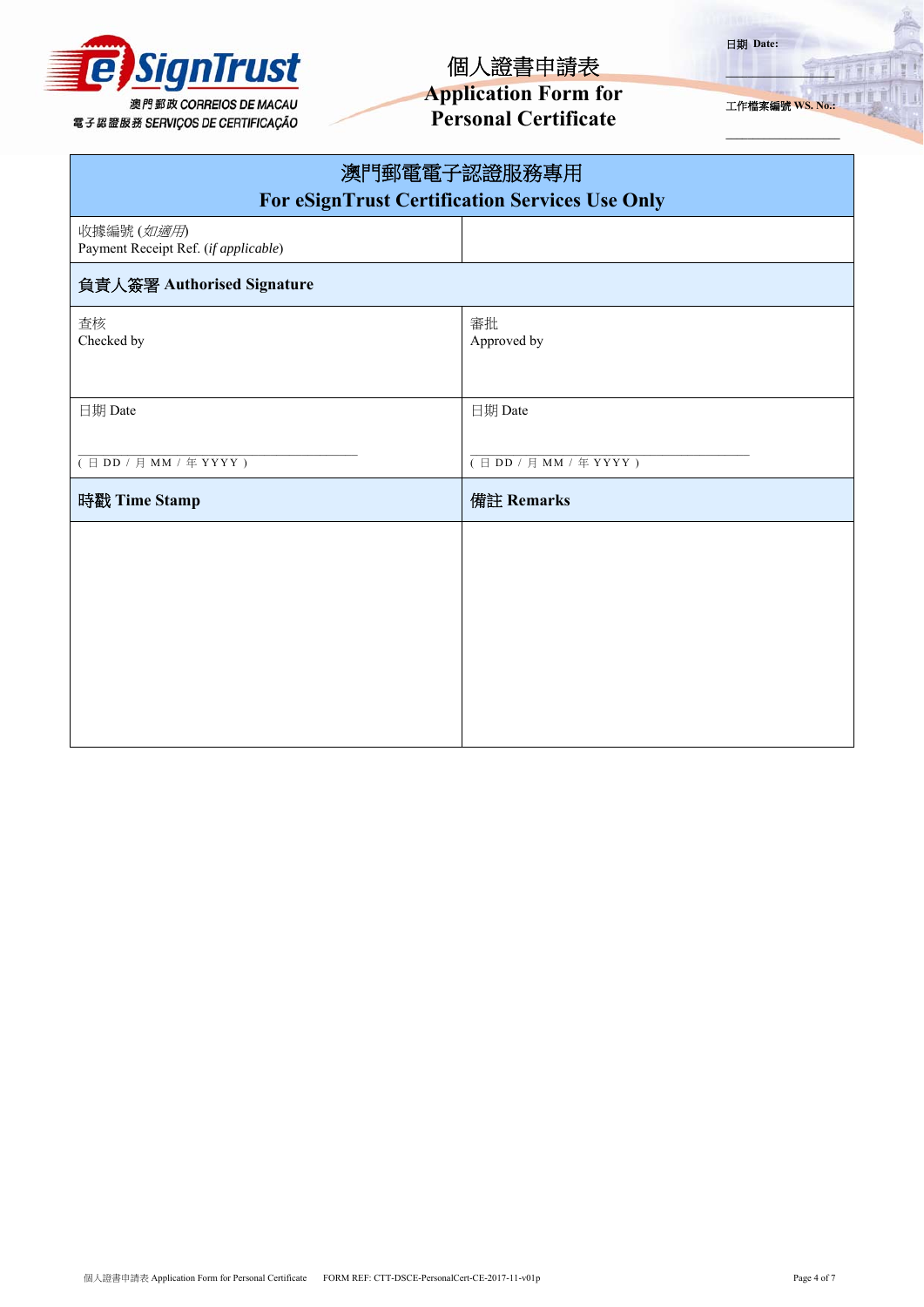

工作檔案編號 **WS. No.:**

**\_\_\_\_\_\_\_\_\_\_\_\_\_\_\_\_\_\_\_\_** 

**\_\_\_\_\_\_\_\_\_\_\_\_\_\_\_\_\_\_\_\_\_**

日期 **Date:** 

## 澳門郵電電子認證服務 **–** 登記人協議 **/ eSignTrust Certification Services Subscriber Agreement**

## 登記人協議 **Subscriber Agreement**

在申請、接受或使用澳門郵電電子認證服務〔"eSignTrust"〕的電子證書〔或稱"證書"〕前,您必須先詳細閱讀及接 受本登記人協議〔下稱"登記人協議" 或"協議"〕之條款。如果您不接受本登記人協議之條款,請勿申請、接受或使用 電子證書。

### **1.** 認證作業準則 **("CPS")**

在簽署證書申請表格時,即代表您已承認讀畢並明白本登記人協議的條款和細則,並且對認證作業準則加諸登 記人及信賴方之義務及責任完全知悉。認證作業準則(下稱"準則")可於以下網址下載 www.esigntrust.com。您更 同意受準則中的條款約束,包括 eSignTrust 限制的及排除的法律責任,如同載於本協議中。

eSignTrust 提供的證書及證書服務是受準則所規範。本協議之條款和細則收編了準則。準則構成及為適用於所 有目的將會視為本登記人協議之一部份。您必須定時細閱準則以留意 eSignTrust 對準則之不定時修訂。

本協議之條款和細則連同準則合為準則中及其他相關文件中所指的整份登記人協議。

## **2.** 登記人義務

根據準則,在簽署證書申請表格及接受發出之電子證書時,即表示您:

- 同意受約束於 (i) 本登記人協議的條款和細則及 (ii) 認證作業準則的條款,準則規範 eSignTrust 發出的 證書的使用且將會不定時修訂;
- 同意私人密碼匙及證書之使用風險完全由您獨自承擔;
- 同意 eSignTrust 從沒有隱含或明示就其簽發的密碼匙或證書作出保證;
- 同意因失責維護您的私人密碼匙及證書的安全性及完整性;或違反、不遵守或不承諾準則或本協議的 條款和細則,由此而造成任何人士或機構的損失,須對 eSignTrust 作出全部賠償;
- 同意採取所有謹慎和必要的預防措施對您的私人密碼匙和所有適用的啟動數據作出全面保密,並對任 何因其失責而致的後果完全和獨自承擔責任;
- 進一步承諾在您的私人密碼匙或證書被洩露或懷疑被洩露,或出現證書應予撤銷的情況下,立即通知 eSignTrust 以及其他使用您的密碼匙對/證書與您交換訊息或執行交易的登記人士和相關人士;
- 同意您提交於證書上的一切資料及聲明均真確無偽,且將在證書應用期間繼續真確;以及
- 同意在證書申請過程中提供的一切資料沒有在任何方面侵犯商標、公司名稱或任何第三方的知識產 權。

## **3.** 澳門郵電電子認證服務之責任

澳門郵電電子認證服務特此與各登記人承諾,作為一個認證實體,執行合理程度的技術和謹慎以履行責任及 行使權力,如下述及載於準則中。澳門郵電電子認證服務:

- 對登記人使用由 eSignTrust 發出的證書所傳送的內容、訊息、採用或簽署之合約概不負責;
- 對登記人的私人密碼匙及證書的一切使用概不負責;
- 根據準則相關條款把登記人之公開密碼匙及證書發佈於 eSignTrust 之證書資料庫中;
- 對認證作業準則及本登記人協議的不定時修訂保留權利;以及
- 進一步保留撤銷私人密碼匙及證書之權利,當(i) eSignTrust 懷疑登記人的私人密碼匙或證書被洩露 或 (ii) 證實被洩露 或 (iii) eSignTrust 根據認證作業準則被適當地要求。

## **4.** 保證

根據認證作業準則,在簽署證書申請表格及接受發出之證書時,代表您向澳門郵電電子認證服務及任何信賴 您證書的人士作出保證:

- 所有在證書申請中提交給 eSignTrust 的資料均為真確無偽,且將在證書應用期間繼續真確;
- 提供的證書資料 (包括電郵地址) 沒有侵犯任何第三方的知識產權;
- 提供的證書申請資料 (包括電郵地址) 從來沒有及將不會用作任何非法用途;
- 自證書建立時起,僅有您持有任何維護您的私人密碼匙的任何辨識碼、個人識別號、軟件或硬件設 施,且未經授權者亦無法存取之;
- 您的私人密碼匙及證書只作經授權的合法用途,並符合準則中的條款和細則及本登記人協議;以及
- 使用您的私人密碼匙建立的每一個電子簽名均為您的電子簽名,並在建立該電子簽名時,有關證書 已被接受及尚屬有效(不是已逾期或被撤銷的)。

澳門郵電電子認證服務保證:

- 以合理的謹慎來製造證書以確保在證書所載資料方面沒有錯誤;
- 證書符合準則所規範所有具重要性的要件;
- 其證書撤銷服務及資料庫的使用,符合準則所規範所有具重要性的要件。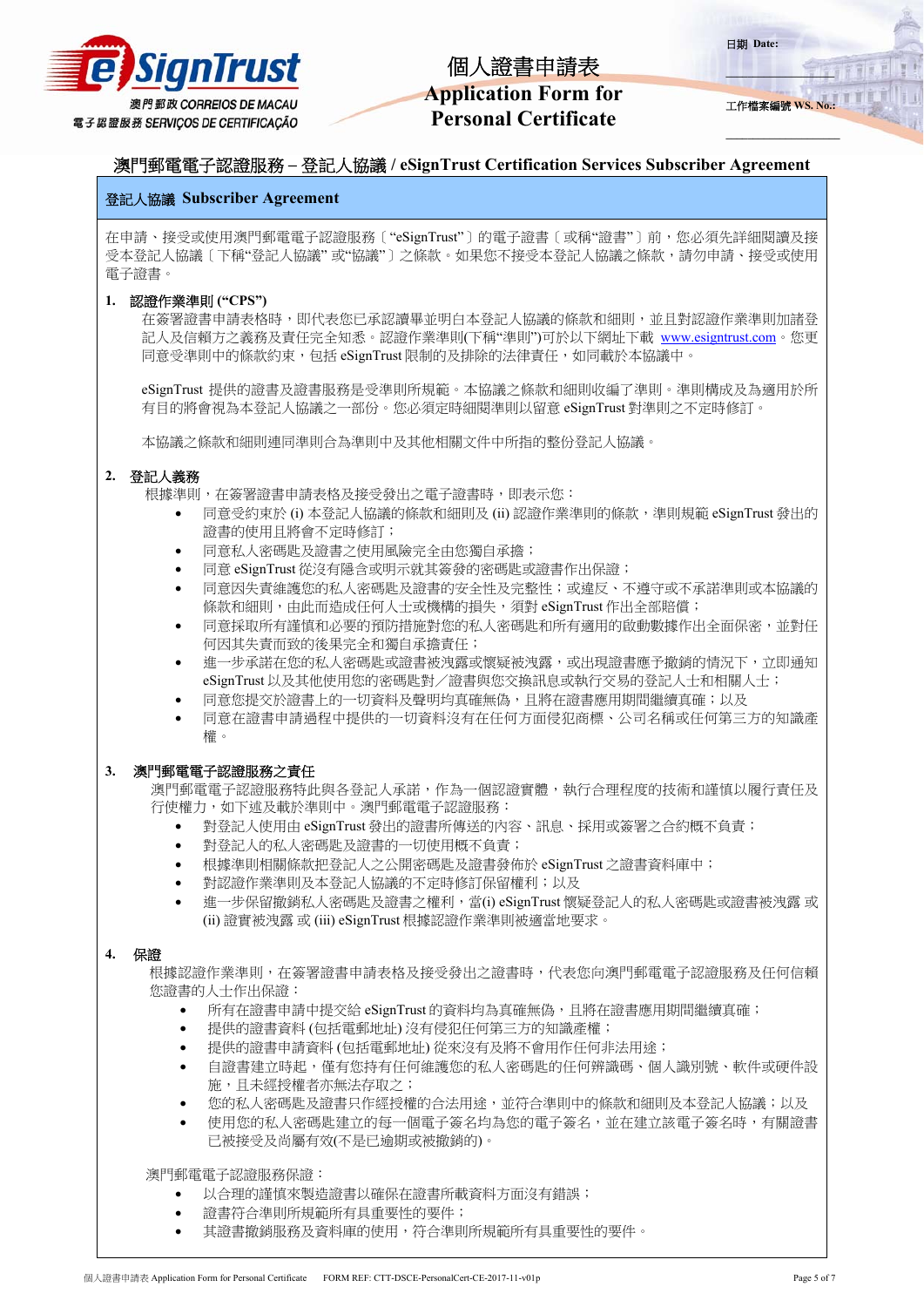

## **Application Form for Personal Certificate**

日期 **Date:** 

工作檔案編號 **WS. No.:**

**\_\_\_\_\_\_\_\_\_\_\_\_\_\_\_\_\_\_\_\_** 

**\_\_\_\_\_\_\_\_\_\_\_\_\_\_\_\_\_\_\_\_\_**

### **5.** 免責條款

澳門郵電電子認證服務明確地拒絕承擔任何類型的保證責任,不論是明確或隱含的,包括但不限於適售性之隱 含保證、特定目的之適用性保證和不侵犯權利之保證。除了第四部分所作出之保證,澳門郵電電子認證服務不 擔保服務一定能滿足您的要求、也不擔保服務不會受中斷、對服務的及時性、安全性或出錯發生都不作出任何 保證;亦不會對可經由使用 eSignTrust 服務獲取的結果或從 eSignTrust 服務得到的任何資料之準確性及可信性 作出任何保證。您明白及同意對所有從澳門郵電電子認證服務下載或因使用而獲取的內容或資料是經由您自己 獨立判斷、並承擔相關風險。澳門郵電電子認證服務對於您從第三方購買的任何產品或服務一概不負任何保證 責任。

### **6.** 澳門郵電電子認證服務對分包契約的權力

您在此同意 eSignTrust 可以把履行本協議之部分或全部工作之義務,批給由 eSignTrust 所選擇之某一或多個分 包商代其執行。不論有關分包契約行為是否發生,eSignTrust 仍將會負責履行本登記人協議。

### **7.** 可分割性

如果本協議之任何條款或規定在整體或部分中宣佈無效或不可執行,此條款或規定將不會影響本協議之其餘部 分;本協議將會視程度而作出必要修訂,使本協議可執行、有效以及,與適用的法律及各方之原本意向儘可能 相一致;而餘下之條款及規定將會保留全部效力及作用。

#### **8.** 管轄法律

本協議受澳門特別行政區法律規管,每一方均同意協議上所指任何有關提供服務的爭議將會在各方面受澳門特 別行政區之法律所規管及詮釋。

YOU MUST READ AND ACCEPT THE TERMS OF THIS SUBSCRIBER AGREEMENT ("SUBSCRIBER AGREEMENT") BEFORE APPLYING FOR, ACCEPTING, OR USING AN ELECTRONIC CERTIFICATE ("CERTIFICATE") OF MACAO POST AND TELECOMMUNICATIONS BUREAU eSignTrust CERTIFICATION SERVICES ("eSignTrust"). IF YOU DO NOT ACCEPT THE TERMS OF THIS SUBSCRIBER AGREEMENT, DO NOT APPLY FOR, ACCEPT, OR USE THE ELECTRONIC CERTIFICATE.

#### **1. THE CERTIFICATION PRACTICE STATEMENT ("CPS")**

By signing the certificate application form, you acknowledge to have read and understood the terms and conditions of this Agreement, and have full and complete notice of the obligations and liabilities upon the subscribers and relying parties, as set out in the CPS, which is available on the website www.esigntrust.com. You further agree to be bound by the provisions of the CPS, including those limiting and excluding eSignTrust's liability, which are hereby incorporated into this Agreement as if set out word herein.

The Certificates and certification services provided by eSignTrust are governed by the CPS. The terms and conditions of this Agreement incorporate the CPS. The CPS forms part of and shall for all purposes be deemed to be part of this Subscriber Agreement. You undertake to read the CPS regularly to take note of any amendments made to it from time to time by eSignTrust.

The terms and conditions of this Agreement with the CPS incorporated form the entire Subscriber Agreement referred to in the CPS and other related documents.

### **2. SUBSCRIBER OBLIGATIONS**

By signing the certificate application form and accepting a Certificate issued under the CPS, you:

- Agree to be bound by (i) the terms and conditions of this Agreement, and (ii) the provisions of the CPS, as may be amended from time to time, which govern the use of a Certificate issued by eSignTrust;
- Agree that the use of the private key and the Certificate is solely at your own risk;
- Agree that no implied or express warranties are given by eSignTrust in relation to the keys and the Certificate issued by eSignTrust;
- Agree to fully indemnify eSignTrust for loss to any person or organisation arising from the failure to protect the security and integrity of your private key and Certificate, or any breach or non-observance or non compliance of the terms and conditions of the CPS or this Agreement;
- Agree to take all prudent and necessary precautions to protect the confidentiality of your private key and all applicable activation data, and to assume full and sole responsibility for the consequences of any failure to take such precautions;
- Further undertake that, in the event of your private key or Certificate being compromised, or suspected to have been compromised, or any circumstance in which the Certificate should be revoked, shall immediately notify eSignTrust as well as other subscribers and parties that with you exchange information, or execute transactions using your key pair and Certificate;
- Agree that all information and representations made by you and included in the Certificate are and will remain true and accurate during the operational period of the same; and
- Agree that all information supplied in the certificate application process does not infringe in any way the trademarks, company name, or any intellectual property rights of any third party.